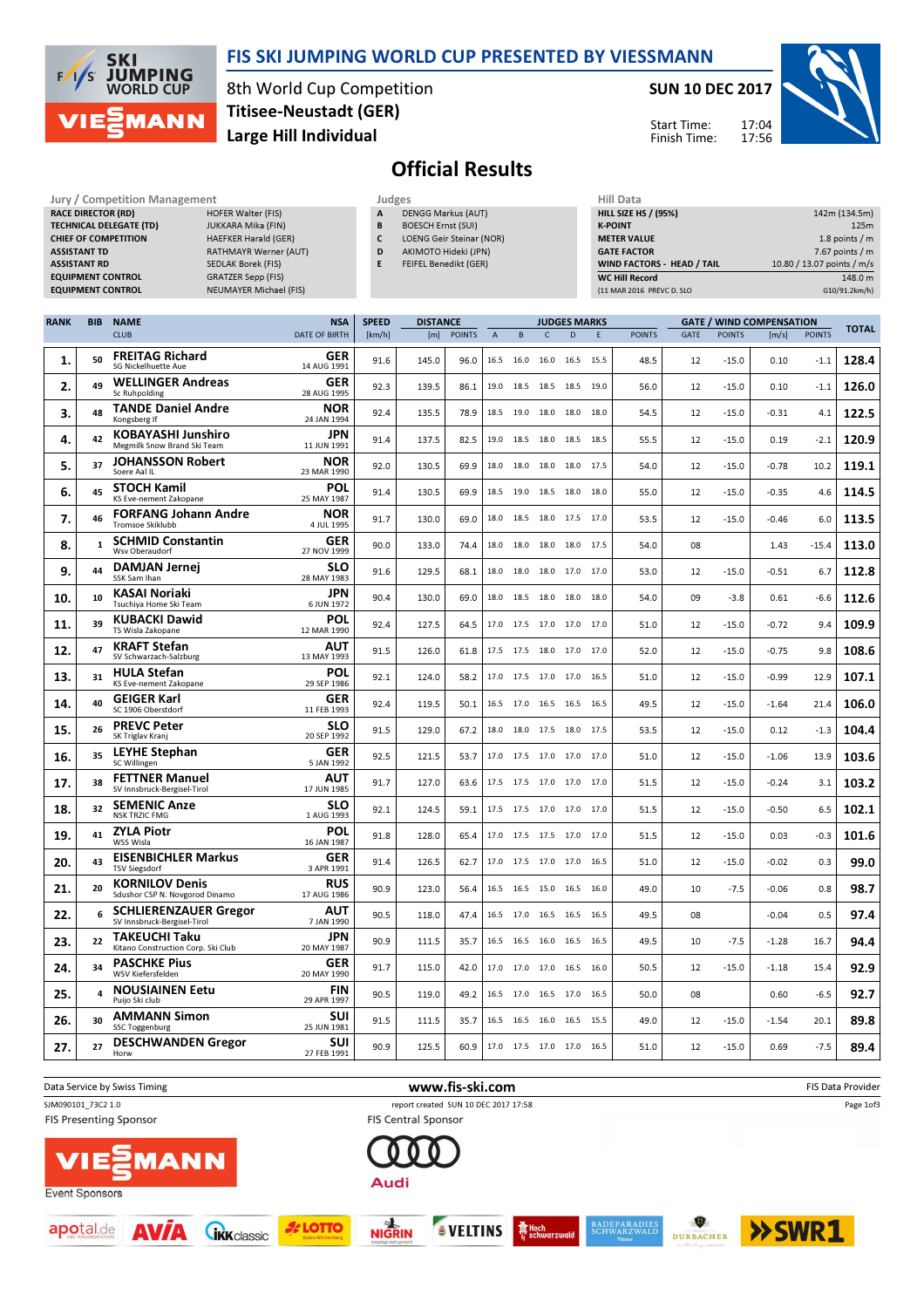



8th World Cup Competition Large Hill Individual Titisee-Neustadt (GER)

SUN 10 DEC 2017



17:04 17:56 Start Time: Finish Time:

## Official Results

| <b>RANK</b> | <b>BIB</b>               | <b>NAME</b>                                                 | <b>NSA</b>                | <b>SPEED</b> | <b>DISTANCE</b> | <b>JUDGES MARKS</b> |                |           |                          |                |     | <b>GATE / WIND COMPENSATION</b> |             |               |         | <b>TOTAL</b>  |      |
|-------------|--------------------------|-------------------------------------------------------------|---------------------------|--------------|-----------------|---------------------|----------------|-----------|--------------------------|----------------|-----|---------------------------------|-------------|---------------|---------|---------------|------|
|             |                          | <b>CLUB</b>                                                 | DATE OF BIRTH             | [km/h]       | [m]             | <b>POINTS</b>       | $\overline{A}$ | B         | $\mathsf{C}$             | D              | E   | <b>POINTS</b>                   | <b>GATE</b> | <b>POINTS</b> | [m/s]   | <b>POINTS</b> |      |
| 28.         | 28                       | <b>HUBER Daniel</b><br>SC Seekirchen-Salzburg               | AUT<br>2 JAN 1993         | 91.7         | 112.5           | 37.5                |                |           | 16.5 16.5 16.0 16.5 16.0 |                |     | 49.0                            | 12          | $-15.0$       | $-1.14$ | 14.9          | 86.4 |
| 29.         | 29                       | <b>STJERNEN Andreas</b><br>Sprova IL                        | <b>NOR</b><br>30 JUL 1988 | 92.4         | 114.0           | 40.2                |                |           | 16.5 16.5 16.0 16.5 16.0 |                |     | 49.0                            | 12          | $-15.0$       | $-0.74$ | 9.7           | 83.9 |
| 30.         | 18                       | <b>WOLNY Jakub</b><br>LKS Klimczok Bystra                   | POL<br>15 MAY 1995        | 90.8         | 109.5           | 32.1                |                |           | 16.5 16.5 16.0 16.5 16.0 |                |     | 49.0                            | 10          | $-7.5$        | $-0.74$ | 9.7           | 83.3 |
| 31.         | <b>Q</b>                 | <b>COLLOREDO Sebastian</b><br><b>GS FIAMMEGIALLE</b>        | ITA<br>9 SEP 1987         | 90.4         | 107.5           | 28.5                |                |           | 16.0 16.0 15.5 16.0 16.0 |                |     | 48.0                            | 08          |               | $-0.19$ | 2.5           | 79.0 |
| 32.         | 36                       | <b>KOT Maciej</b><br>AZS Zakopane                           | POL<br>9 JUN 1991         | 91.9         | 118.5           | 48.3                |                | 9.5 10.0  | 9.5                      | 9.5            | 9.5 | 28.5                            | 12          | $-15.0$       | $-1.29$ | 16.9          | 78.7 |
| 32.         | 16                       | <b>DESCOMBES SEVOIE Vincent</b><br>Douanes - Chamonix       | <b>FRA</b><br>9 JAN 1984  | 90.7         | 105.0           | 24.0                |                |           | 16.0 16.0 16.0           | 16.0 15.5      |     | 48.0                            | 10          | $-7.5$        | $-1.09$ | 14.2          | 78.7 |
| 34.         | 15                       | <b>STURSA Voitech</b><br>Dukla Liberec                      | <b>CZE</b><br>3 AUG 1995  | 90.4         | 103.5           | 21.3                |                |           | 16.0 15.5 16.0 16.0 15.5 |                |     | 47.5                            | 09          | $-3.8$        | $-0.80$ | 10.5          | 75.5 |
| 35.         | $\overline{ }$           | <b>ALAMOMMO Andreas</b><br>Ounasvaaran Hiihtoseura          | FIN<br>23 DEC 1998        | 90.4         | 102.5           | 19.5                |                |           | 15.5 16.0 15.5 16.0 15.5 |                |     | 47.0                            | 08          |               | $-0.65$ | 8.5           | 75.0 |
| 36.         | 23                       | <b>BARTOL Tilen</b><br>SSK Sam Ihan                         | SLO<br>17 APR 1997        | 91.6         | 109.0           | 31.2                |                | 15.0 16.0 | 15.0 15.5 14.5           |                |     | 45.5                            | 12          | $-15.0$       | $-0.90$ | 11.8          | 73.5 |
| 37.         | 24                       | <b>GRANERUD Halvor Egner</b><br>Asker Skiklubb              | <b>NOR</b><br>29 MAY 1996 | 91.8         | 104.0           | 22.2                |                |           | 16.0 16.0 15.5 16.0 15.5 |                |     | 47.5                            | 12          | $-15.0$       | $-1.39$ | 18.2          | 72.9 |
| 38.         | $\overline{\mathbf{a}}$  | <b>BRESADOLA Davide</b><br>CS ESERCITO                      | <b>ITA</b><br>10 SEP 1988 | 89.4         | 106.5           | 26.7                | 16.0           | 16.0      |                          | 15.5 16.0 15.5 |     | 47.5                            | 08          |               | 0.17    | $-1.8$        | 72.4 |
| 39.         | 21                       | <b>POPPINGER Manuel</b><br>SV Innsbruck-Bergisel-Tirol      | AUT<br>19 MAY 1989        | 90.6         | 104.5           | 23.1                |                |           | 16.5 16.5 16.0 16.0 15.5 |                |     | 48.5                            | 10          | $-7.5$        | $-0.61$ | 8.0           | 72.1 |
| 40.         | 25                       | <b>AIGNER Clemens</b><br>SV Innsbruck-Bergisel-Tirol        | AUT<br>2 FEB 1993         | 91.5         | 107.0           | 27.6                |                |           | 16.0 16.5 16.0 16.5 16.0 |                |     | 48.5                            | 12          | $-15.0$       | $-0.76$ | 9.9           | 71.0 |
| 41.         | 14                       | <b>INSAM Alex</b><br><b>GS FIAMME ORO</b>                   | <b>ITA</b><br>19 DEC 1997 | 91.1         | 103.5           | 21.3                |                |           | 16.0 15.5 15.5 16.0 15.5 |                |     | 47.0                            | 09          | $-3.8$        | $-0.40$ | 5.2           | 69.7 |
| 42.         | 19                       | <b>AALTO Antti</b><br>Kiteen Urheilijat                     | <b>FIN</b><br>2 APR 1995  | 91.1         | 105.5           | 24.9                |                |           | 16.0 16.5 15.5 16.0 16.0 |                |     | 48.0                            | 10          | $-7.5$        | $-0.28$ | 3.7           | 69.1 |
| 43.         | $\overline{\phantom{a}}$ | <b>SAKUYAMA Kento</b><br>Kitano Construction Corp. Ski Team | <b>JPN</b><br>3 JUL 1990  | 88.9         | 104.5           | 23.1                |                |           | 15.5 15.5 15.5 16.5 15.5 |                |     | 46.5                            | 08          |               | 0.42    | $-4.5$        | 65.1 |
| 44.         | 5.                       | <b>BOYD-CLOWES Mackenzie</b><br>Altius Nordic Ski Club      | CAN<br>13 JUL 1991        | 90.1         | 104.0           | 22.2                |                |           | 16.0 16.0 15.5 16.0 15.5 |                |     | 47.5                            | 08          |               | 0.49    | $-5.3$        | 64.4 |
| 45.         | 13                       | <b>AHONEN Janne</b><br>Lahden Hiihtoseura                   | <b>FIN</b><br>11 MAY 1977 | 90.8         | 98.0            | 11.4                |                |           | 15.0 15.0 14.0 15.0 14.0 |                |     | 44.0                            | 09          | $-3.8$        | $-0.94$ | 12.3          | 63.9 |
| 46.         | 11                       | <b>HLAVA Lukas</b><br>Dukla Liberec                         | <b>CZE</b><br>10 SEP 1984 | 90.6         | 103.5           | 21.3                |                |           | 14.5 14.0 15.0 15.0 14.5 |                |     | 44.0                            | 09          | $-3.8$        | 0.07    | $-0.8$        | 60.7 |
| 47.         | 12                       | <b>KOUDELKA Roman</b><br><b>LSK Lomnice nad Popelkou</b>    | <b>CZE</b><br>9 JUL 1989  | 90.5         | 95.0            | 6.0                 |                |           | 14.5 15.5 14.5 14.5 14.0 |                |     | 43.5                            | 09          | $-3.8$        | $-0.70$ | 9.1           | 54.8 |
| 48.         | 33                       | <b>FANNEMEL Anders</b><br>Hornindal II                      | <b>NOR</b><br>13 MAY 1991 | 91.6         | 94.5            | 5.1                 |                |           | 15.5 15.0 14.5 15.0 14.0 |                |     | 44.5                            | 12          | $-15.0$       | $-1.28$ | 16.7          | 51.3 |
| 49.         | 17                       | <b>KOBAYASHI Ryoyu</b><br>Tsuchiva Home Ski Team            | JPN<br>8 NOV 1996         | 90.3         | 91.5            | -0.3                |                |           | 14.0 13.5 14.0 14.5 13.0 |                |     | 41.5                            | 10          | $-7.5$        | $-0.76$ | 9.9           | 43.6 |
| 50.         | q                        | <b>AIGRO Artti</b><br>Pohjakotkas                           | <b>EST</b><br>29 AUG 1999 | 90.0         | 84.5            | $-12.9$             |                |           | 14.0 13.5 13.5 14.0 13.5 |                |     | 41.0                            | 08          |               | $-0.92$ | 12.0          | 40.1 |